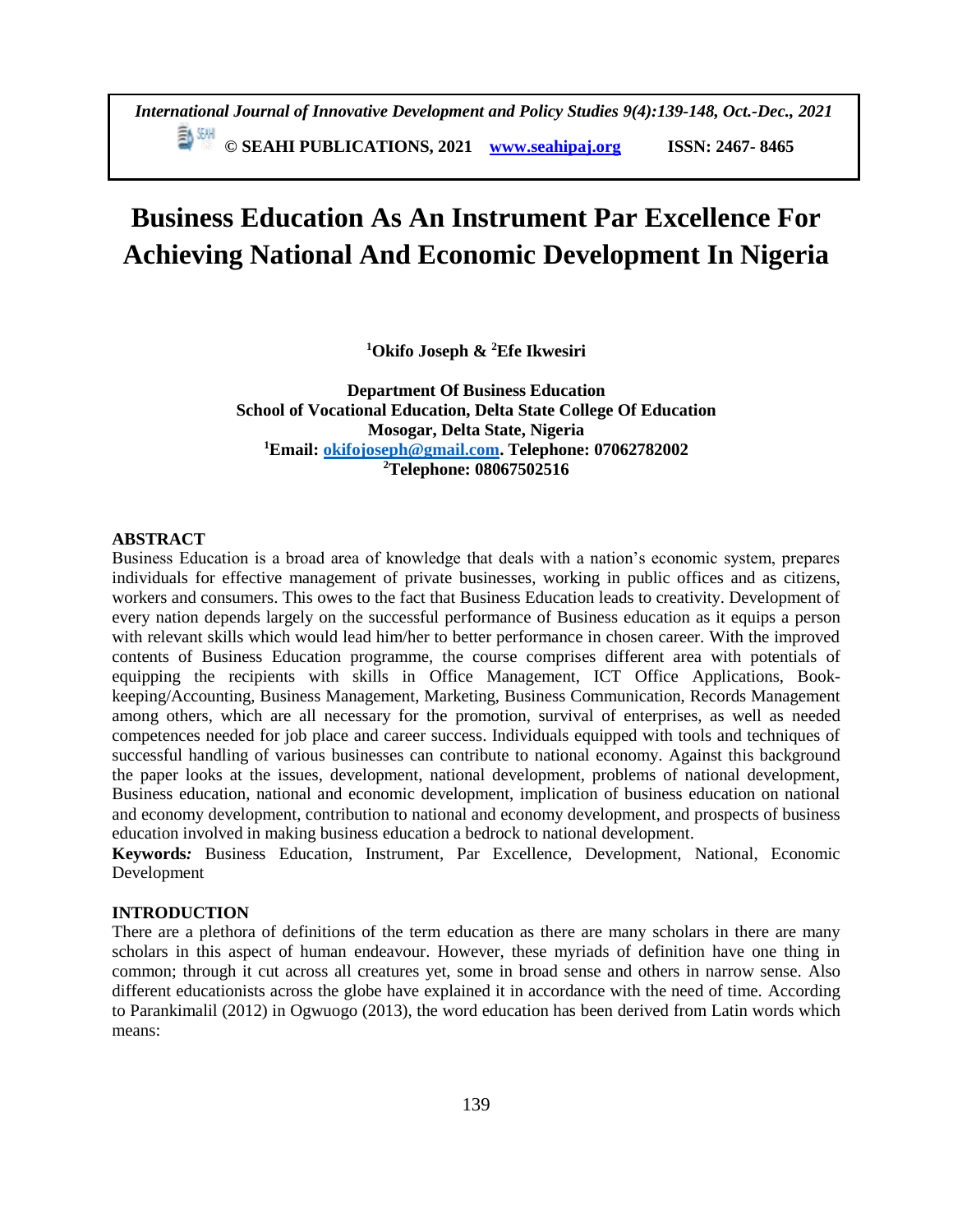'educere', meaning to bring out or to nourish'. 'educare' meaning to lead out or 'to draw out'. "educatum" meaning act of teaching or training' 'educatus' meaning 'to bring up, rear, educate'.

In consideration of the origin, the word 'education' has since assumed a wider definition and meaning. Education in a broad sense is a process by which an individual acquires the many physical and social capabilities demanded by society in which he/she is born into to function. Ogwuogo (2013) sees education as a systematic process through which a child or adult acquires knowledge, experience, skill and sound attitude. It is concerned with the development of all faculties of the child. It performs the functions of the physical, mental, aesthetic, moral, economical and spiritual development of the individual so that the individual may get rid of his animalistic instincts by sublimating the same so that he becomes a civilized person. This justifies the statement that 'plants are developed by civilisation and men by education'. Parankimalil (2012), the fundamental aim of education is the physical, intellectual, mental, emotional and ethical integration of the individual as a social instrument for developing human resources and for human capital formation. It is considered as the important factor for development as well as for empowering people.

Nwosu and Ojo (2015), education in Nigeria is an instrument "par excellence" for affecting both national and economic development. The nations philosophy of education believe amongst others, that education foster the worth and development of the individual for the general development of the society (Federal Republic of Nigeria (FRN), 2014). The national philosophy and goals of Nigeria education amongst others include the:

- a. Inculcation of the right type of values and attitudes for the survival of individual and the Nigerian Society and
- b. Acquisition of appropriate skill and the development of mental, physical and social abilities and competences as equipment for the individual to live in and contribute to the development of the society (FRN, 2014).

In order to have a purposeful education for the promotion of a progressive and self-sufficient galvanised Nigeria into the introduction of the Business education programme a few decades ago. Business Education as a course of study is a broad and comprehensive discipline whose instructional programme encompasses the acquisition of appropriate skills and competences needed by all citizens in order to effectively manage their personal business and contribute to the society. According to Ojo and Ekpenyorg (2009) as cited by Nwosu and Ojo (2015) the major goals of business education include:

- a. Preparing professionals to teach business subjects in the secondary schools and other related educational institutions;
- b. Adapting the various business concepts acquired in class to real life situation;
- c. Acquiring skills and competences required for the performance of basic business jobs such as taking simple administrative decisions and dealing with correspondence;
- d. Playing productive roles in a free enterprise economy

In order for one to effectively and efficiently manage one's personal business and contribute positively to the development of the society, self-employed people work for themselves, and are responsible for generating their source of income, supplying their own space/place and all services, materials, equipment, sub-contracting to mention but a few. They might be financial analysts, business centre operators, business/technology consultants hired by companies. They might also be entrepreneurs if they started their own business or developed a product or service. A person is considered self-employed for tax purpose if that person is running a business as a sole proprietorship, independent contractor, as a member of a partnership or as a member of a limited liability company that does not elect to be treated as a corporation (Nwosu and Ojo, 2015).

A proprietorship is a man or woman working for his/her self rather than for another person as an employee. Anyone who employs his/her own resources or borrowed funds for income generation in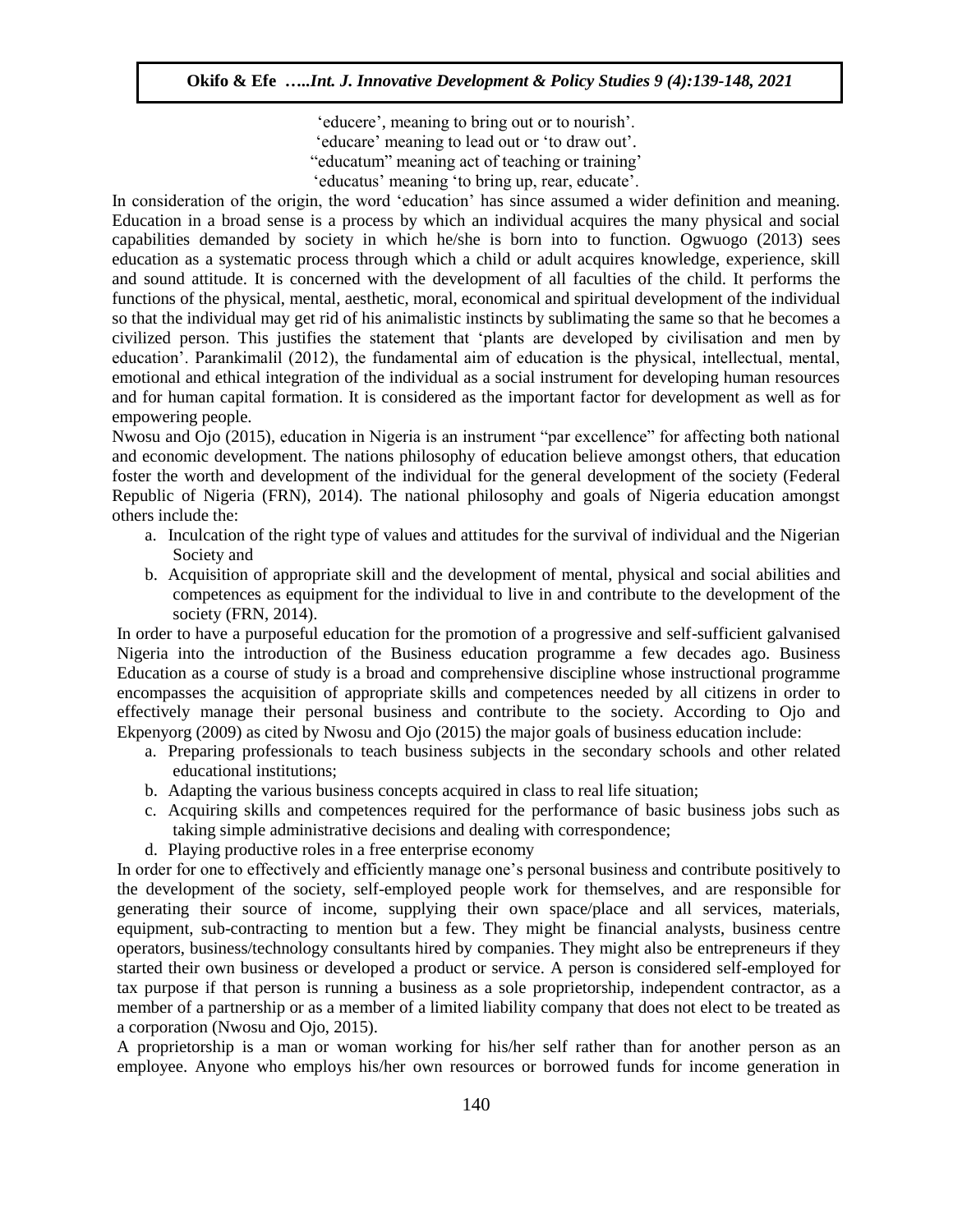activities other than wage or salaried employment is self-employed. The essential qualities needed by self-employed include

- a. Total commitment to hard work
- b. Acceptance of uncertainty
- c. Self-discipline
- d. Originator/investor characteristics
- e. Planner/organizer characteristics

Ojo and Ekpenyong (2009) opined that the benefit of being self-employed includes

- i. Not having to work for somebody;
- ii. Self-fulfilment;
- iii. Making complete use of one's experience, talent and abilities;
- iv. Financial freedom;
- v. Elastic working hours;

# **The disadvantages of being self-employed include the following**

- a. There is no holiday, no sick pay
- b. No pension and no regular income
- c. Chances of having to work longer than necessary, irregular hours and sometimes weekends
- d. Payment of personal income tax account
- e. Death may bring the business of the self-employed to a halt.

# **Concept of Development**

Development is a process that creates growth, progress, positive change or the additions of physical, economic, environmental, social, and demographic components. The purpose of development is a rise in the level and quality of life of the population, and the creation or expansion of local, regional income and employment opportunities, without damaging the resources of the environment. Development is visible and useful, not necessarily immediately, and includes an aspect of quality change and the creation of conditions for a continuation of that change (Vaizey, 2021).

The international agenda began the focus on development beginning in the second half of the twentieth century. An understanding developed that economic growth did not necessarily lead to a rise in the level and quality of life for populations all over the world, there was a need to place an emphasis on specific policies that would channel resources and enable social and economic mobility for various layers of the population.

A multitude of meanings is attached to the idea of development, the term is complex, contested, ambiguous, and elusive. However, in the simplest terms, development can be defined as bringing about social change that allows people to achieve their human potential. An important point to emphasis is that development is a political term it has a range of meanings that depend on the context in which the term is used and it may also be used to reflect and to justify a variety of different agenda held by different people or organizations. The idea of development articulated by the World Bank, for instance, is very different from that promoted by Greenpeace activist. This point has implications for the task of understanding sustainable development, because much of the confusion about the meaning of the term sustainable development arises because people hold very different ideas about the meaning of development. Another important point is that development is a process rather than an outcome: it is dynamic in that it involves a change from one state or condition to another. Ideally, such a change is a positive one and improvement of some sort (for instance, an improvement in maternal health). Furthermore, development is often regarded as something that is done by one group (such as a development agency) to another, (such as rural farmers in a developing country) again, this demonstrates that development is a political process, because it raises questions about who has the power to do what to whom.

Vaizey (2021) while elaborating on the meaning of development suggests that while there can be value judgements on what is development and what is not, it should be a universally acceptable aim of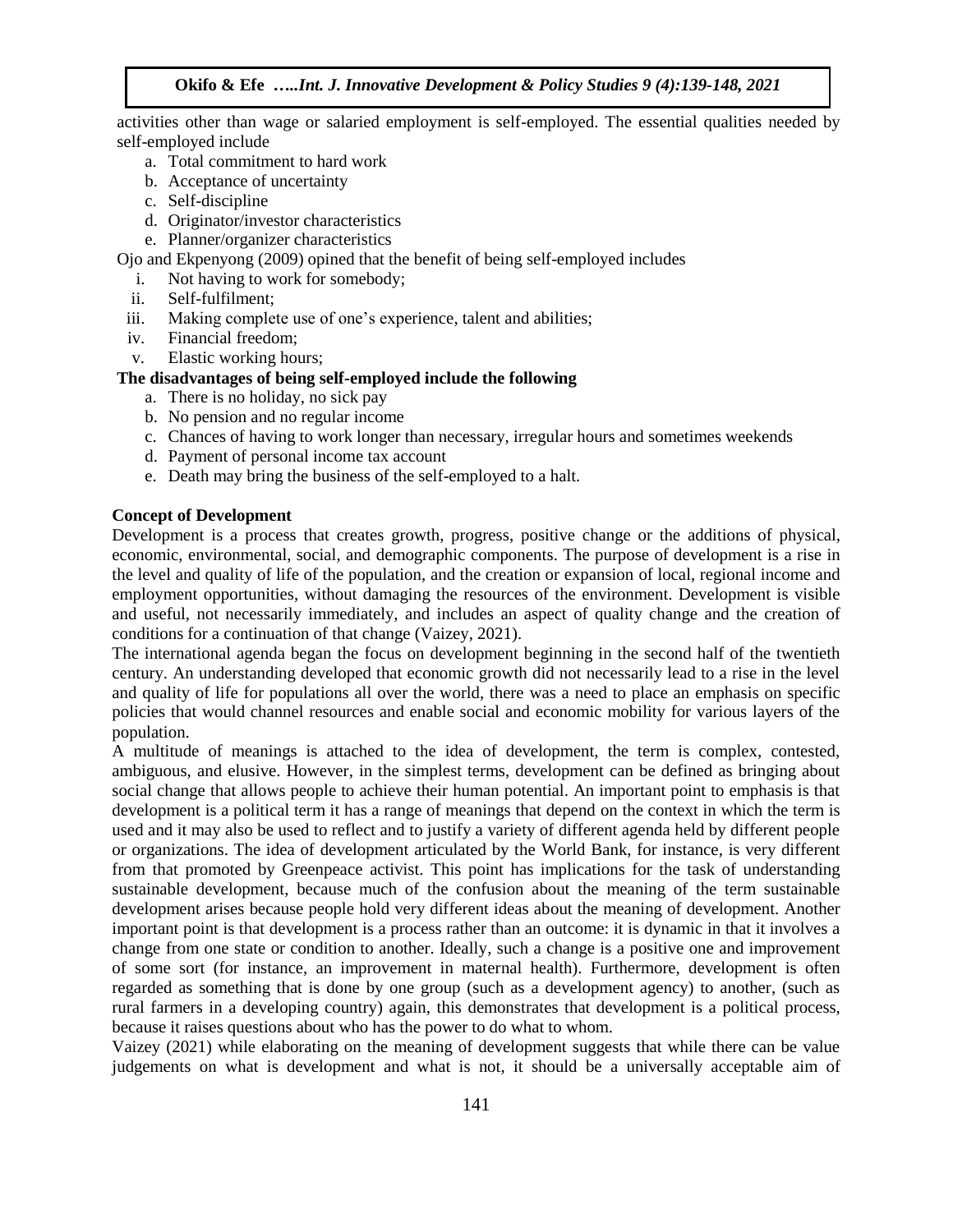development to make for conditions that lead to a realization of the potentials of human personality. Vaizey outline several conditions that make for achievement of this aim.

- i. The capacity to obtain physical necessities, particularly food;
- ii. A job (not necessarily employment) but including studying, working on family farm or keeping house;
- iii. Equality, which should be considered an objective in its own right
- iv. Participation in government
- v. Belonging to a nation this is truly independent, both economically and politically and
- vi. Adequate educational levels (especially literacy)

The people are held to be the principal actors in human scale development. Respecting the diversity of the people as well as the autonomy of the spaces in which they must act converts the present day object person to subject person in human scale development. Development of the variety that we have experienced has largely been a top-down approach where there is little possibility of popular participation and decision making.

Human scale development calls for a direct and participatory democracy where the state gives up its traditional paternalistic and welfarist role in favour of a facilitator in enacting and consolidating people's solutions flowing from below. Empowerment of people takes development much ahead of simply combating or ameliorating poverty. In this sense development seeks to restore or enhance basic human capabilities and freedoms and enables people to be the agents of their own development.

## **National Development**

National, according to Lawal and Abe (2011) is a phenomenon that embraces a whole nation. National development is the overall development or a collective socio-economic, political as well as religious advancement of a country or nation. This is best achieved through development planning, which can be described as the country's collection of strategies mapped out by the government.

According to Adebayo, Kehinde and Okusanya (2016) in Oluwole and Adabayo (2018), is a dynamic process. A multidimensional process that involves the exploitation and utilisation of both human and material resources to improve the lots of the nation. It involves the sustained elevation of the entire society and social system towards a better or human life. National development empowers people and promotes important changes in their lives. From purely economic perspective, national development brings about improvement in human welfare, quality in life and social wellbeing. It is about a nation's ability to satisfy the population's needs and wants. (Ogwuogo (2013) national development is measured using a range of economic indicators such as;

Gross domestic product (GDP): This is the total value of goods and services, produced in a country (US\$).

Gross National Product (GNP): Total value of goods and services produced in country, including income from investment abroad (US\$).

Purchasing Power Parity: Takes into account local cost of living and is usually expressed per capital income.

Vaizey (2021) notes that the term national development is very comprehensive. It includes all aspects of the life of an individual and the nation. It is a holistic in approach. It is a process of reconstruction and development in various dimensions of a nation and development of individuals. It involves full growth and expansion of our industries, agriculture, education, social, religious and cultural institutions. Moreover, national development implies development of a nation as a whole. It can be best defined as the all-round and balanced development of different aspects and facets of the nation namely, political, economic, social, cultural, scientific and material.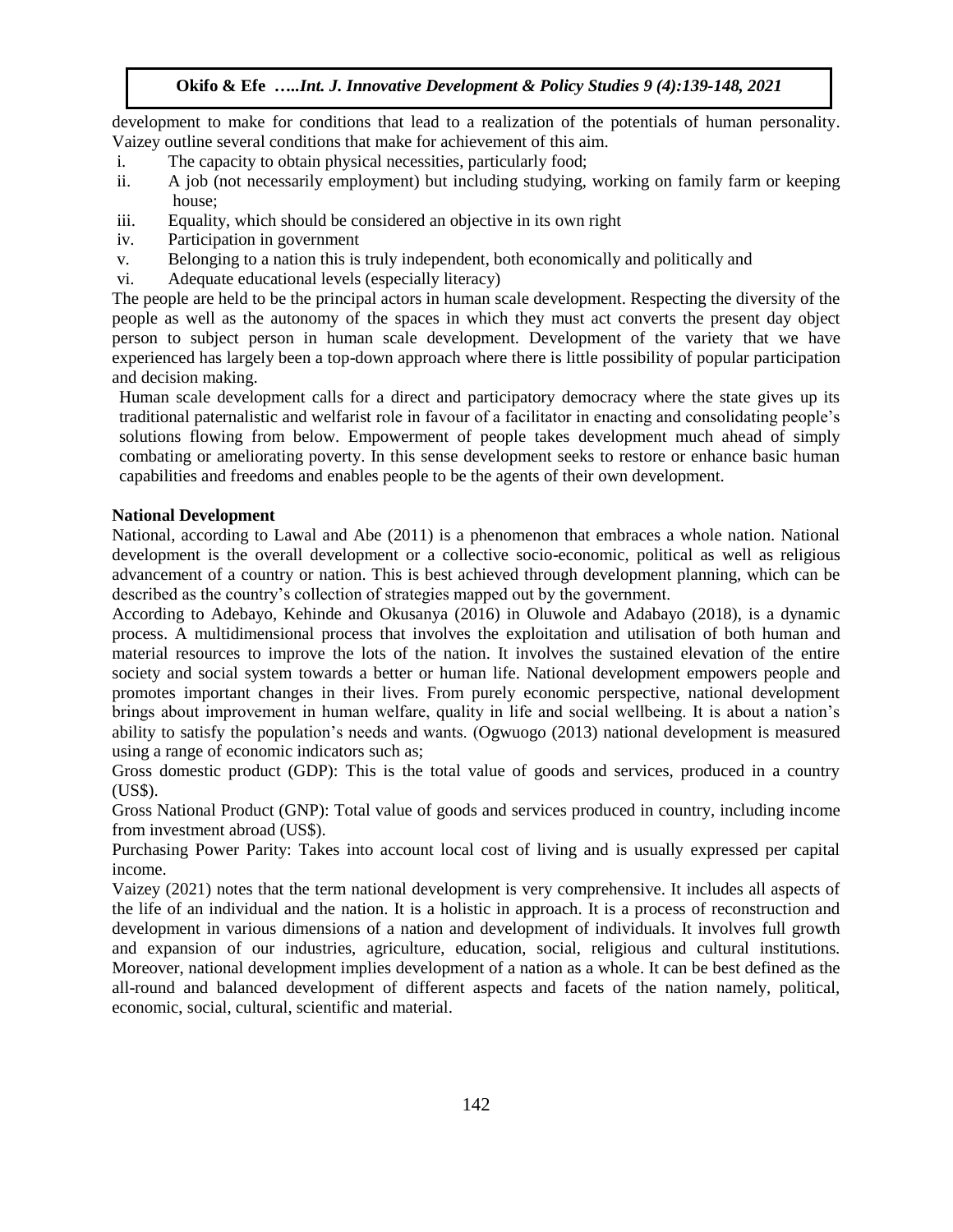

#### **Facets of National Development**.

Vaizey, notes, economist defines: National development is the total effect of all citizen forces and addition to the stock of physical, human resources, knowledge and skill. "National development is growth plus change. Change in turn is social and cultural as well as economic and qualitative as well as quantitative.

Broadly, development of the nation encapsulates such parameters as:

- i. Development through a planned national economic,
- ii. Increase in agricultural production through application of modern technical know-how,
- iii. Harnessing industrial production
- iv. Development of human resources
- v. Application of science and technology in production sector
- vi. Provision of mass education and
- vii. Provision of various facilities to meet the needs and aspirations of disadvantages, deprived and poorest of the segments of the population (DSEDP, 2018).

Apart from economic indicators, there are other social indicators linked to the economy that are used literary rate, pollution level, number in higher institutions, energy consumption, mortality rate, life expectancy, environment, politics, technological advancement and rate of industrialization, respect for rights, freedom, equality, justice. Anyeaench and Nkegwu (2015) stress that a developed society is the one that has succeeded in providing a source of living for the majority of its inhabitants and that in such society, premium is attached to elimination of poverty, provision of food, shelter and clothing to its members.

Benjamin (2013), Nigeria is no longer a stranger to developmental efforts and reforms. Nigerian economy has undergone many upheavals from the traditional buoyancy through imperial exploitation, oil boom, indigenization, oil glut, austerity, counter trade, Structural Adjustment Programme (SAP), privatisation and commercialization, vision 20:20:20, SEED, NEEDS, 7-Points/Transformation Agenda to unguided deregulation. The aim was to develop blueprints that will transform the nation and place it firmly on the route to becoming a developed nation. These have led the nation to so many predicaments ranging from poverty, huge foreign debts, low levels of employment and industry capacity utilization, low value of the national currency (Naira), balance of payment squeeze, high inflation and ultimately declining standard of living.

Benjamin (2013) further submits that any nation with the above dominants can never talk of development, as there is headway for them. However, education, especially Business, education can enable a nation to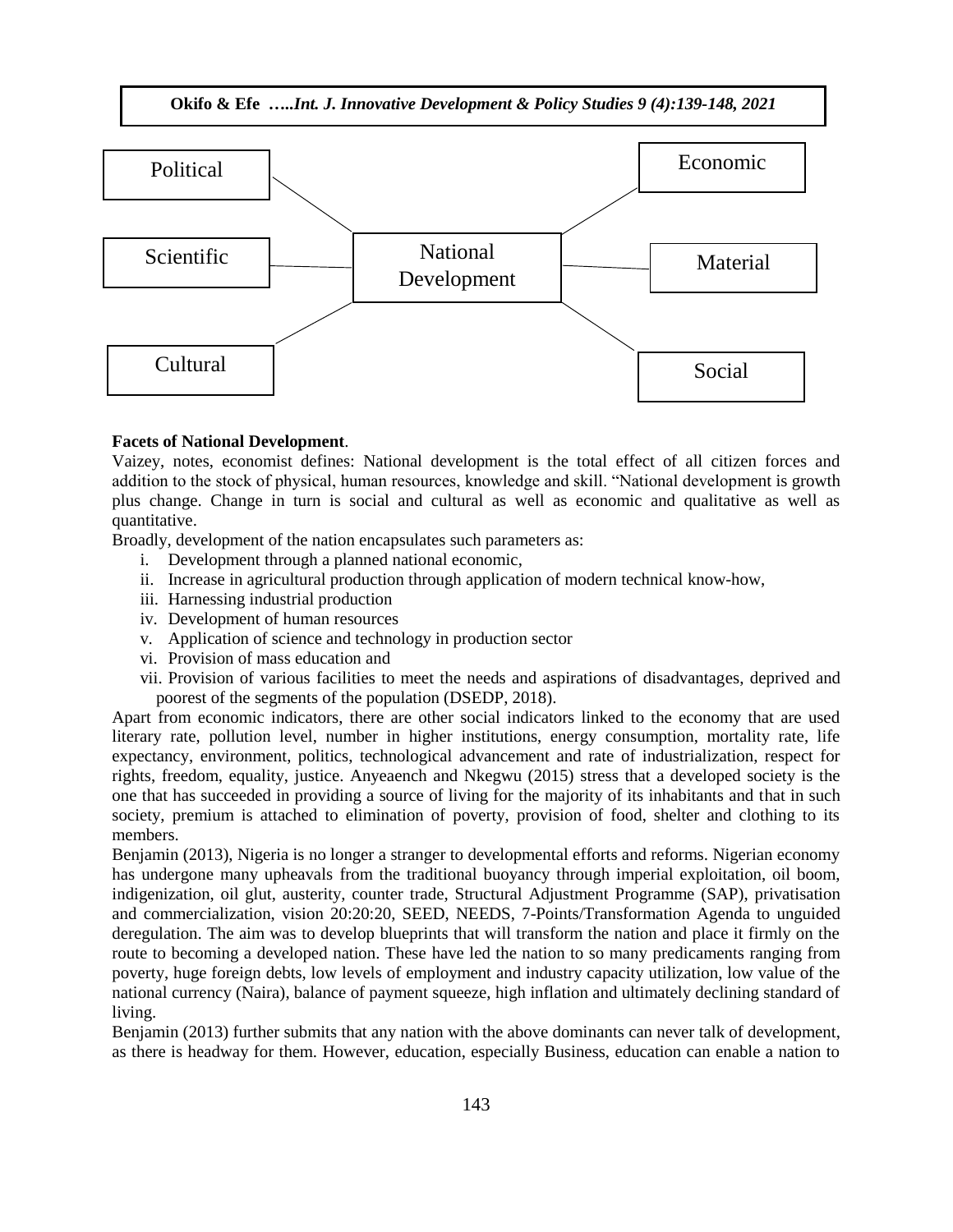wriggle out of these considering the skills, ingenuity and the technical know-how that abounds in the course.

#### **Problems of National Development**

- i. Tardy economic growth in terms of G.N.P and standard of living
- ii. Large scale unemployment and under-employment.
- iii. Large pool of illiteracy
- iv. Rapid growth of population
- v. Challenges of national and emotional integration
- vi. Inertia to change process
- vii. Slow process of modernization
- viii. Problem of evolving a democratic, socialistic and secular order.
- ix. Incidence of poverty and poor standard of living
- x. Phenomenon of urbanization and its allied malaise
- xi. Lethargic attitude of people to the core value of work and unwillingness to take responsibility.
- xii. Mismatch between moral and scientific values.
- xiii. Rise of phenomenon of brain drain
- xiv. Useless and low quality products of institutions of higher learning.

#### **Business Education**

Business Education is one of the major components of vocational education in Nigeria, Business Education is offered at both the secondary and tertiary levels of education. Business education is one of the basic foundations upon which the students build an awareness and understanding of business concept. Business education is an aspect of total educational programme which provides the recipient with knowledge, skills, understanding and attitude needed to perform well in the business world as a producer or consumer of goods and services. Business Education is a broad area of knowledge that deals with a nation's economic system, prepared individuals for effective management of private businesses, working in public offices and as citizens, workers and consumers. This owes to the fact that Business Education leads to creativity. Development of every nation depends largely on the successful performance of Business Education. Business education also equips a person with relevant skills which would lead him to better performance in his chosen career (Oluwole and Adebayo, 2015).

Business education is a form of vocational education that is directed towards developing and equipping the learner to become productive in teaching, various forms of paid employment, self-employment and sustainable living. Business education as a programme of instruction designed with the deliberate intent of equipping students with

- Requisite knowledge for making rational decisions in the business world
- The skill of inter personal relationship for effective management and communication of business operations and the attitudes of creativity.
- The innovation and adaptation contingent with changes in the world of business that leads to proficiency in analysing and operating business activities.

#### **Business Education, National and Economic Development**

Chukwurah (2013) in Oguejiofor and Umeh (2019) education is a life-long process through which individuals acquire relevant knowledge and value which enable them to become useful to themselves and the society in which they are domiciled. Education opens the doors for all citizens to participate in development activities and when citizens are denied education, they are excluded in the emerging knowledge society.

Business education therefore can be described as a process through which individuals acquire necessary skills knowledge, attitudes and values that will enable them handle the challenges of life as they come and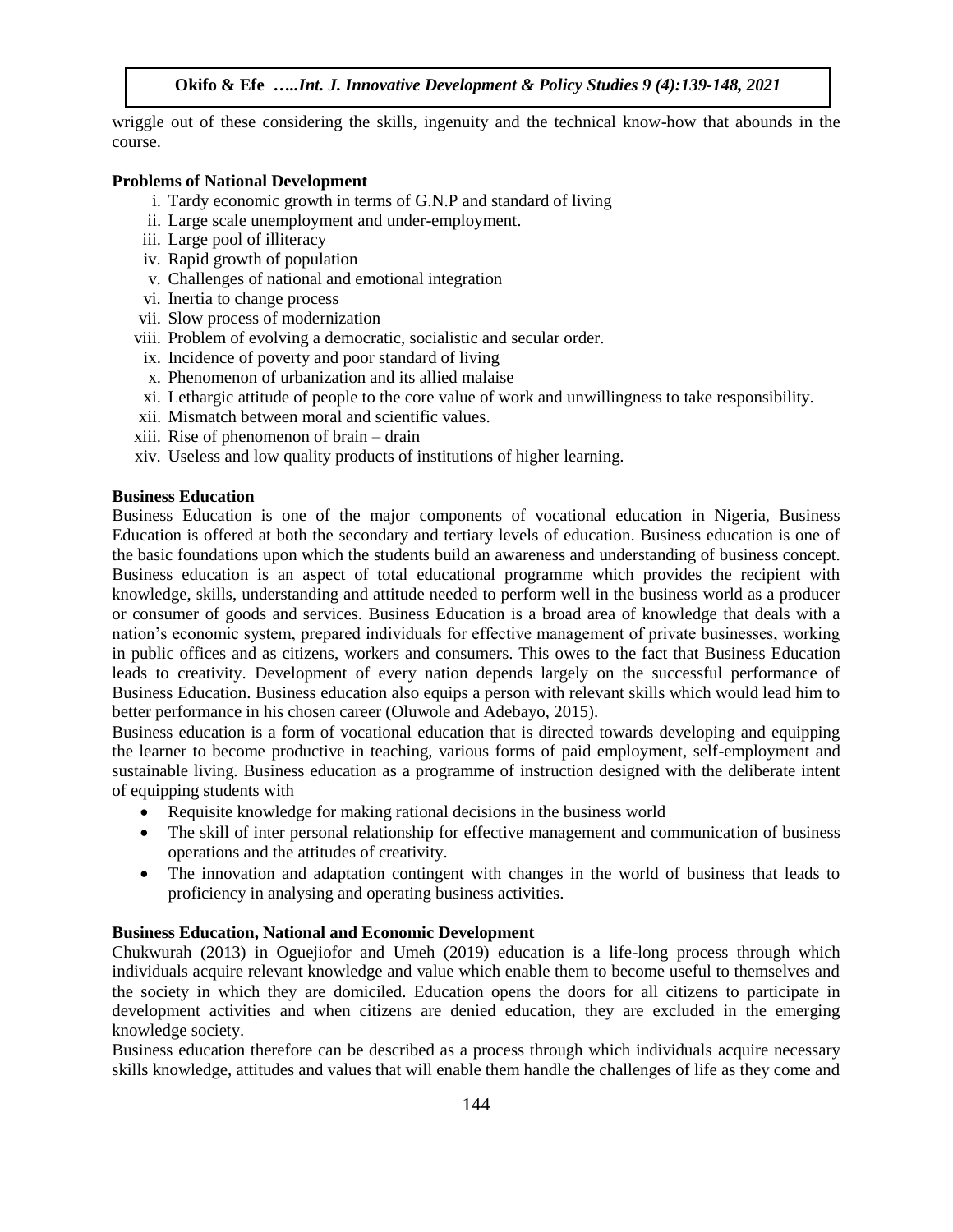be able to contribute their own quota towards economic growth. Business therefore is economic money oriented activities that are geared towards profit maximization. Business education equips individuals with tools and techniques of successful handling of various businesses and contributing to global economy. Oguejiofor and Umeh (2019) outlined the following as the functions of business education; development of mental and physical skills of an individual, provision of goods and services, information acquisition, employment, technological improvement, high standard of living, self-reliance, consumer economic efficiency, man power skills development are all benefits of business education that lead to economic growth of a nation.

Business education is a form of vocational education that is directed towards developing the learner to become productive in teaching, paid employment and self-employment. It prepared the beneficiaries for gainful employment and sustainable livelihood. It is generally seen as education for and about business. It is that aspect of vocational education which provides instruction and preparation for office occupations such as secretary, shorthand typist, stenographer, bookkeeper, data processor, word processor, computer analyst and accountant. On the other hand, education about business provides knowledge and understanding of the economic, financial, marketing, accounting, management system and other branches of business endeavour. In other words, education about business prepare students to function as intelligently as consumers and citizens in a business economy. (Ogundola and Adeyeye, 2021).

Okoye (2017), business education is made up of two overlapping sets: Business, and Education. To construct a logical, Socratic thinking process, the concept would be deconstructed into three socioeconomic development rate sub-questions, leading to the title question is business education important? Business education is only a subset of education as a whole. Therefore, the question would be reformulated into: should one learn about Business? Considering that business education includes all management related subjects, not to mention quite a few self-development topics, the answer should again be self-evident. It is apparent to note that business education goes beyond secondary and tertiary institutions. Just as education is a continuous process in everyday life so is business. That is to say that business education is a continuous learning process. Successful individuals in the business environment usually have a mix of education and experience relating to business education concepts and principles. Business education involves teaching students the fundamentals teaching skills, theories and processes of business. Today, students hone their skills through practical experience, which is a part of business education these days.

The business education courses build a strong foundation for those who wish to move on to business occupation. It is an aspect of education that gives individuals at any stage of life the required skills, values, knowledge, attitudes and helps in expanding one's ideas. At higher institution level it also provides practical skills for those who wish to enter and pursue a career in business. They acquire skill to perform as teachers, lecturers, managers, accountants, secretaries, marketers and business executives in different works of life. Business education programme provide rich opportunities for relevant, real world learning experiences. These programmes provide pathways to specific apprenticeships and workplace destinations along with valuable information and connections that help them to explore potential work and business opportunities.

Business education as a programme of study is one of the most crucial/environment that helps to achieve the following goals:

Gaining the knowledge of business concepts through the study of different business subjects.

To achieve business financial, economical, and digital literacy

To develop technological skills, this helps in the overall productivity of the organization.

To develop teaching skills, this would probably enhance your commination skill.

From the perspective of a business educator, business education goes beyond just imparting knowledge but also to create value by showing/imparting on the students the following;

*How the knowledge is used by others':* The lecturer would not just teach but also show or allow the students to practicalize what they learnt also witness how others use their knowledge.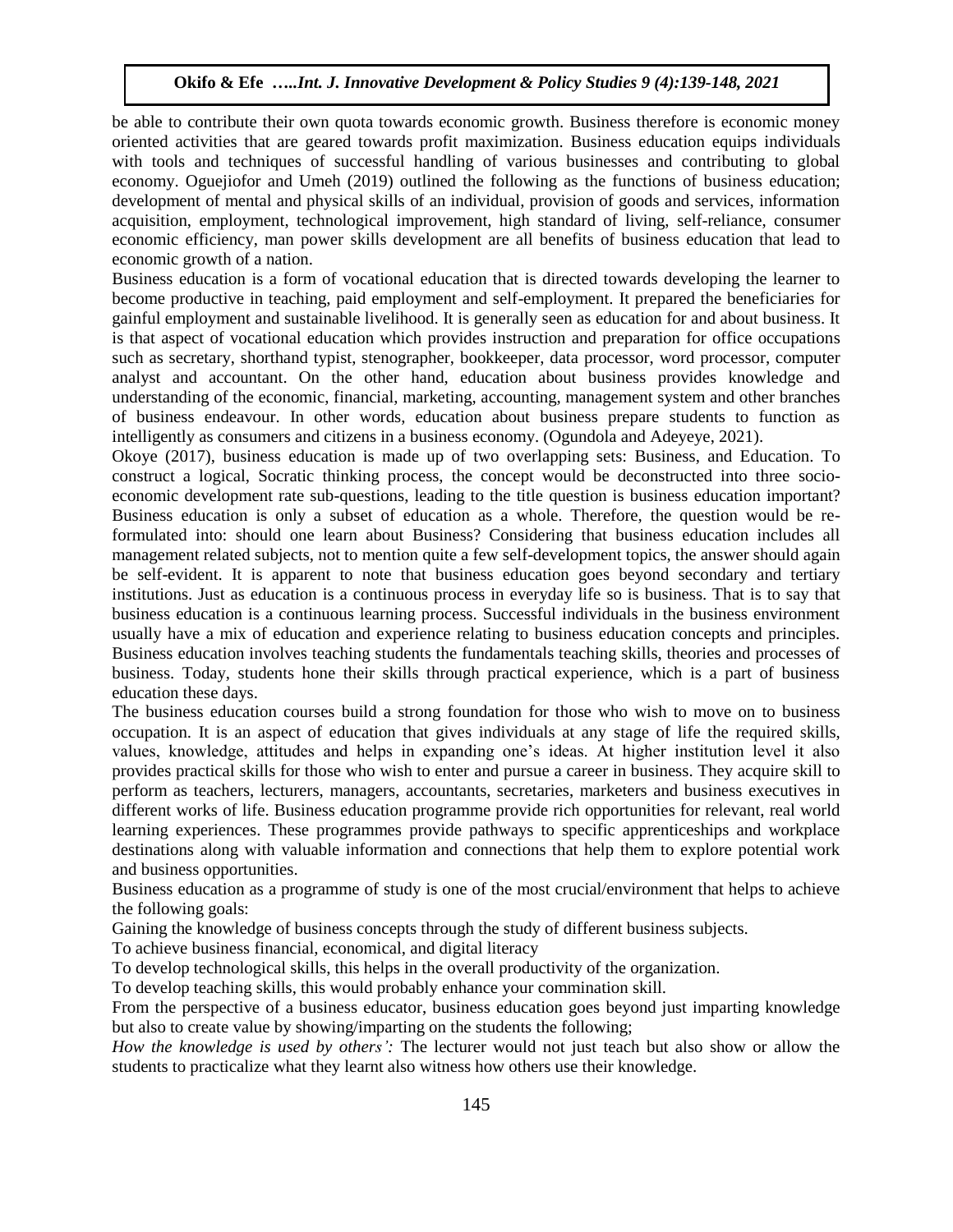*What they do with knowledge:* The lecturer should also act as a guardian to the student. Guiding the students on how and what they do with the knowledge acquired. This stage is very important to both the lecturer and students. Because any misguided conception of the value created through communication could lead to hazardous effects to mostly the students then the lecturer.

How the students can use the knowledge and benefit from it and enhance its environment. The way a student create knowledge and apple values to it should be guided/influenced by the lecturer.

Lecturers should make students understand and attain certain knowledge to develop its environment and also benefit from it (Okoye, 2017).

#### **Implications of Business Education on National and Economic Development**

Oluwole and Adabayo (2018) contend that human resources not capital, nor income nor material resources constitute the ultimate basic of the wealth of nations. Capital and natural resources are passive factors of production, human beings are the active agents who accumulate capital, exploit natural resources, build social, economic and political organizations and carry forward national development. In emphasising the connection between technological skills and national development, modern civilization demands knowledge, understanding and technological skills. Development of these through education provides opportunity for progress. Neglect invites misery, exploitation and eventual disaster. These persuasive arguments in favour of human resources development as an investment in the future development and prosperity of nations has received as fast and wide acceptance in developing countries like Nigeria. The Federal Government of Nigeria convinced that skilled human resources are indispensable to economic development and growth has noted in the national policy, document on education that "Education in Nigeria is more a private enterprise, but a huge government venture that has witnessed a progressive evolution of government complete and dynamic intervention and active participation. The Federal Government of Nigeria has adopted education as an instrument par excellence for affecting national developments.

The acceptance of human resources as the purveyor of national development and technological advancement in Nigeria makes it imperative that business education should be encouraged and relied upon as the fulcrum for the production of adequate trained labour force for the development in commerce, industry and public service in Nigeria.

## **Contribution of Business Education to National Development**

Oluwale and Adebayo (2018) highlight some of the areas Business Education has contributed to national and economic development in Nigeria

Increase in Labour force: Business Education contributed its quota on this issue and will continue to contribute as the world is still broadening both in population and in technological advancement. This fact is claimed as virtually no organization irrespective of how minute it is that does not make use of business education products.

It has provided education opportunities for the students preparing for careers in fields other than business to acquire business knowledge and skills needed to function effectively in those careers

Inculcating appropriate work habits and social values: Business Education programme avails its students the opportunity for an on-the-job training thereby giving them in feeling of working on actual jobs situation before completing their studies. Business education has wide ranging academic activities that include field study trips, seminars, workshop, conferences, Students' Industrial Work Experience Scheme (SIWES). These activities give the individual a taste of feeling of working in real job situation before taking full time job. Through the activities, the individual acquired such traits as cooperation, loyalty, accountability, prudence, personal character, business and etiquette. The inculcation of these traits goes a long way in increasing productivity at the workplace, vis-à-vis national development.

Economic Awareness: The study of Business Education has helped in creating economic awareness to all the citizenry that embraced it. This implies that Business Education is one of the economic literacy which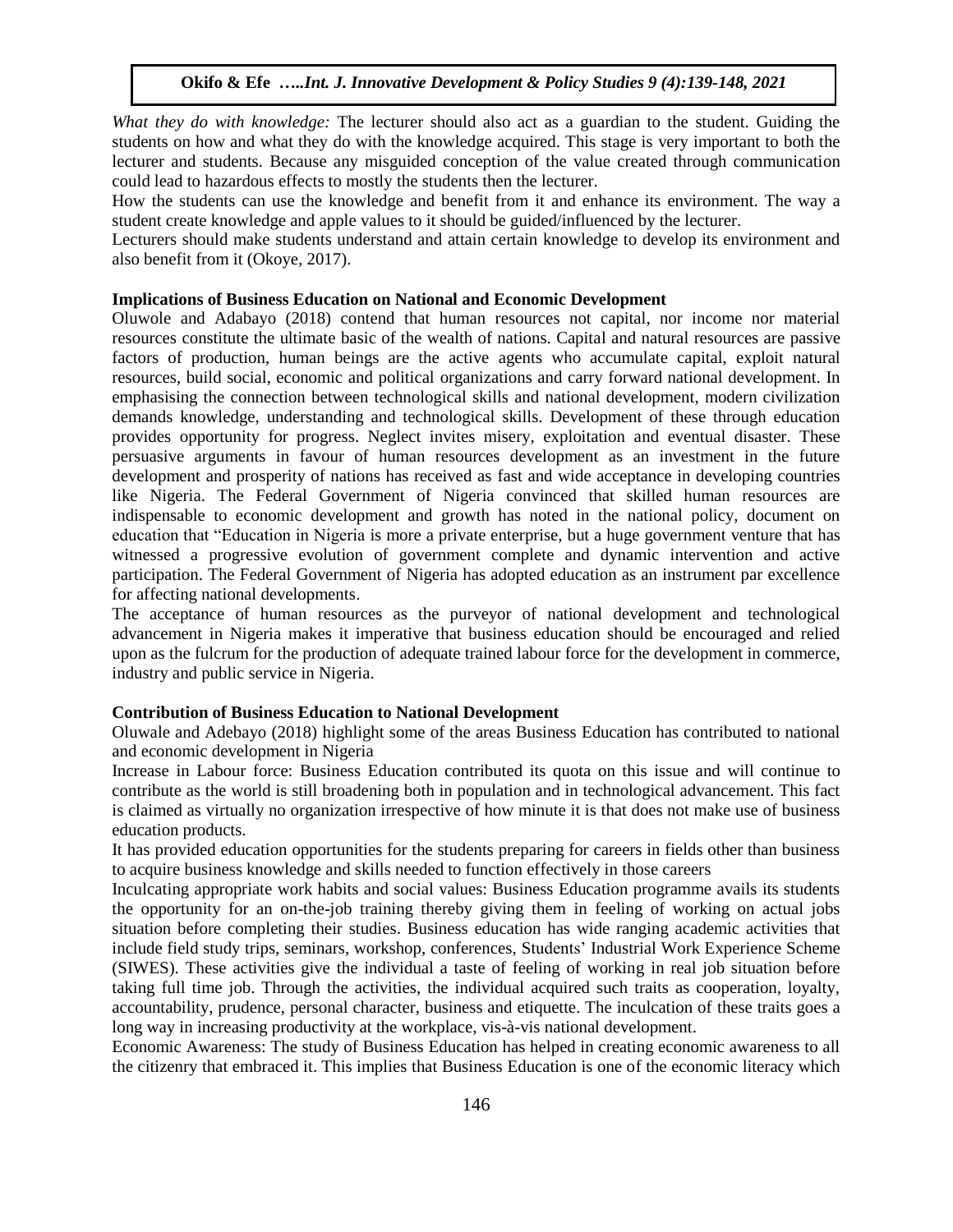encompasses bodies of knowledge on how wealth of the nation is derived, how it is distributed and the place of the individual in the scheme of the economy.

#### **Prospects of Business Education**

Several fields of endeavours abound in business education like Accounting, Secretary ship, Finance, Banking, Insurance, Marketing, Data Processing, Management mention but quite a few. These are distinct but integral disciplines which are capable of sustaining one's life. They are all offshoots of Business Education. To further buttress this, virtually every organization whether profit and non-profit oriented in one way or the other requires the service of Business Education products. By the virtue of this assertion, it can easily be said that business education contributes tremendously to economic development and consequently to national development.

Ogundola and Adeyeye (2021), it is very disheartening that most business education products do not know that there are various job prospects available to them after graduation, business education offers the beneficiaries the ability to be self-reliant, job creature, and employers of labour. Some of these graduates roam about cities seeking for white collar job because they are ignorant of job opportunities available for them. Apart from these job opportunities, business education offers individuals with vocational and professional skills that enable them to prepare for business career and teaching of business subjects.

Furthermore, business education aims at equipping students with skills, knowledge and competences necessary to perform in business occupations and for entry into employment either as self-employed or an employer of labour. Business education graduates or experts hold the best job prospects, climb to the top of their pick from a variety of possible career, paths, beginning with practical training programme in major offices/companies, they can be an analysts, managers and consultants. Graduate of business education may work in manufacturing sectors; distribution sector; education sectors; ICT sectors and government business sectors.

There is a great opportunity for career selection in business education, one can opt for teaching or become a business owner and be self-employed, work with a company or pursue careers in marketing and public relations.

## **CONCLUSION**

Business Education is an imperative to national development as it provides knowledge, skill, attitude and understanding needed to performs in the business world as a producer or consumer of economic goods and services that business offers. It is one of the paramount foundations of human resources and for sustainable socio-economic development of any nation. Development is a purposeful change in a society that contributes to social, economic wellbeing and advancement of its people without creating any disharmony.

## **RECOMMENDATIONS**

- 1. The role of leadership in national development cannot be overemphasised, therefore all efforts towards development must be coordinated and directed by leaders.
- 2. Development plan in Nigeria should not be exclusively regarded as an economic issue it should be seen as holistic and encompassing national issue that cuts across economic, social, political and psychological aspects of human endeavour.
- 3. There is need for attitudinal change. Nigerians must as a matter of fact change their pessimistic attitude towards development.
- 4. Citizenship should be promoted over indignity in order to achieve cooperation and participation of all communities in development process.
- 5. The need to reform electoral process is imperative for socio-economic and political development as electoral fraud is one of the banes of Nigeria's development.